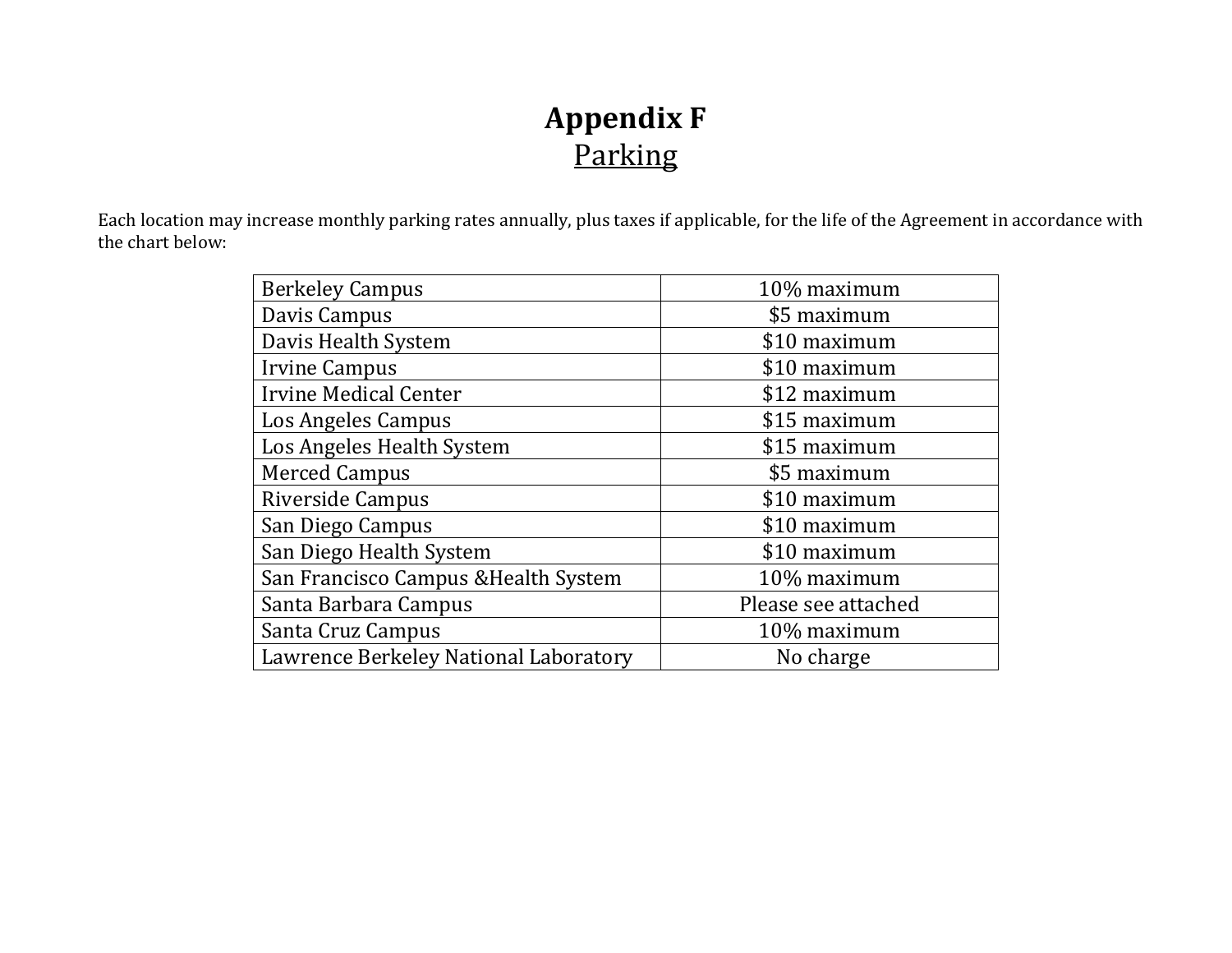## **UC Los Angeles Campus & Medical Center**

|                      | Permit                                                                      | FY 2019-20                           | FY 2020-21                             | FY 2021-22                           | FY 2022-23                           | FY 2023-24                           | FY 2024-25                           |
|----------------------|-----------------------------------------------------------------------------|--------------------------------------|----------------------------------------|--------------------------------------|--------------------------------------|--------------------------------------|--------------------------------------|
| <b>Permit Name</b>   | <b>Description</b>                                                          | <b>Proposed Rates</b>                | <b>Proposed Rates</b>                  | <b>Proposed Rates</b>                | <b>Proposed Rates</b>                | <b>Proposed Rates</b>                | <b>Proposed Rates</b>                |
| Yellow               | General Use Monthly Permit for                                              | \$10/month cap                       | \$10/month cap                         | \$10/month cap                       | \$10/month cap                       | \$10/month cap                       | \$10/month cap                       |
| (Commuter)           | Staff/Faculty/Student                                                       | +21% of total fee*                   | +21% of total fee*                     | +21% of total fee*                   | +21% of total fee*                   | +21% of total fee*                   | +21% of total fee*                   |
| Blue                 | Mobility Monthly Permit for                                                 | $$10/m$ onth cap                     | \$10/month cap                         | \$10/month cap                       | \$10/month cap                       | \$10/month cap                       | \$10/month cap                       |
|                      | Staff/Faculty                                                               | $+21\%$ of total fee*                | +21% of total fee*                     | +21% of total fee*                   | +21% of total fee*                   | +21% of total fee*                   | +21% of total fee*                   |
|                      | Reserved Monthly Permit for                                                 | \$10/month cap                       | \$10/month cap                         | \$10/month cap                       | \$10/month cap                       | \$10/month cap                       | \$10/month cap                       |
|                      | Staff/Faculty                                                               | +21% of total fee*                   | +21% of total fee*                     | +21% of total fee*                   | +21% of total fee*                   | +21% of total fee*                   | +21% of total fee*                   |
| 2 Person             | 2 person Carpool Monthly Permit                                             | \$10/month cap                       | \$10/month cap                         | \$10/month cap                       | \$10/month cap                       | \$10/month cap                       | \$10/month cap                       |
| Carpool              | for Staff/Faculty/ Students                                                 | +21% of total fee*                   | +21% of total fee*                     | +21% of total fee*                   | +21% of total fee*                   | +21% of total fee*                   | +21% of total fee*                   |
| 3 Person             | 3 person Carpool Monthly Permit                                             | \$10/month cap                       | \$10/month cap                         | $$10/m$ onth cap                     | $$10/m$ onth cap                     | \$10/month cap                       | \$10/month cap                       |
| Carpool              | for Staff/Faculty/ Students                                                 | +21% of total fee*                   | +21% of total fee*                     | +21% of total fee*                   | +21% of total fee*                   | +21% of total fee*                   | +21% of total fee*                   |
| 4 Person             | 4 person Carpool Monthly Permit                                             | $$10/m$ onth cap                     | \$10/month cap                         | \$10/month cap                       | \$10/month cap                       | \$10/month cap                       | \$10/month cap                       |
| Carpool              | for Staff/Faculty/ Students                                                 | +21% of total fee*                   | +21% of total fee*                     | +21% of total fee*                   | +21% of total fee*                   | +21% of total fee*                   | +21% of total fee*                   |
| <b>Disabled</b>      | Monthly Permit for Disabled                                                 | $$10/m$ onth cap                     | \$10/month cap                         | \$10/month cap                       | \$10/month cap                       | \$10/month cap                       | \$10/month cap                       |
|                      | Staff/Faculty/ Students                                                     | +21% of total fee*                   | +21% of total fee*                     | +21% of total fee*                   | +21% of total fee*                   | +21% of total fee*                   | +21% of total fee*                   |
| Night                | Night (after 4:30) Monthly Permit                                           | \$10/month cap                       | \$10/month cap                         | \$10/month cap                       | $$10/m$ onth cap                     | \$10/month cap                       | \$10/month cap                       |
|                      | for Staff/Faculty/ Students                                                 | +21% of total fee*                   | +21% of total fee*                     | +21% of total fee*                   | +21% of total fee*                   | +21% of total fee*                   | +21% of total fee*                   |
| Weekend              | Weekend Monthly Permit for                                                  | $$10/m$ onth cap                     | \$10/month cap                         | $$10/m$ onth cap                     | \$10/month cap                       | \$10/month cap                       | \$10/month cap                       |
|                      | Staff/Faculty/Student                                                       | +21% of total fee*                   | +21% of total fee*                     | +21% of total fee*                   | +21% of total fee*                   | +21% of total fee*                   | +21% of total fee*                   |
| Clean Fuel<br>Permit | Ultra Low Emissions Vehicle<br>Monthly Permit for<br>Staff/Faculty/Students | \$10/month cap<br>+21% of total fee* | $$10/m$ onth cap<br>+21% of total fee* | \$10/month cap<br>+21% of total fee* | \$10/month cap<br>+21% of total fee* | \$10/month cap<br>+21% of total fee* | \$10/month cap<br>+21% of total fee* |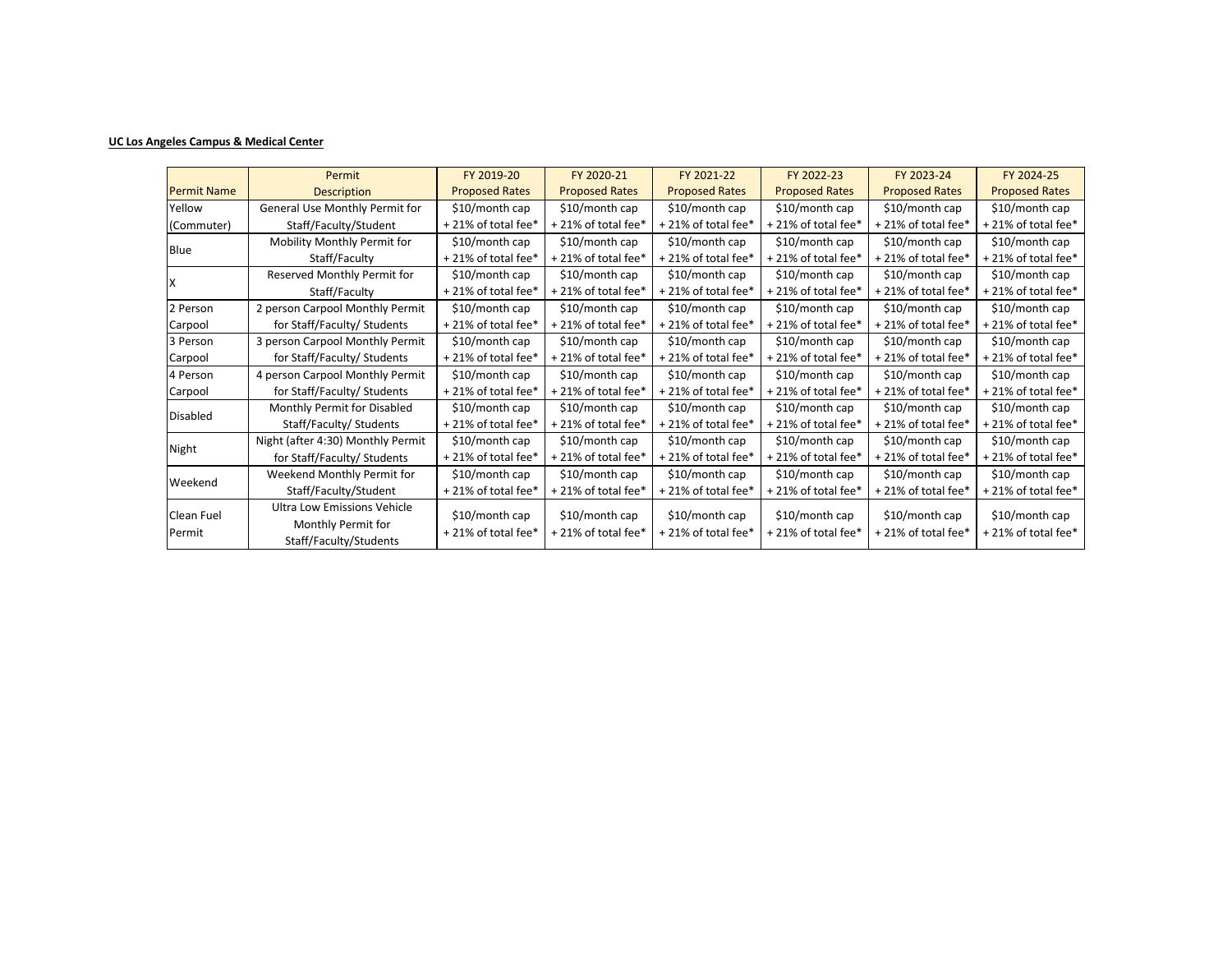## **UCLA Santa Monica Hospital**

| Permit Name     | Permit                | FY 2019-20         | FY 2020-21     | FY 2021-22       | FY 2022-23            | FY 2023-24     | FY 2024-25       |
|-----------------|-----------------------|--------------------|----------------|------------------|-----------------------|----------------|------------------|
|                 |                       | Proposed Rates     | Proposed Rates | Proposed Rates   | <b>Proposed Rates</b> | Proposed Rates | Proposed Rates   |
|                 | Description           |                    |                |                  |                       |                |                  |
|                 | Arizona Lot           | \$10/month cap     | \$10/month cap | \$10/month cap   | \$10/month cap        | \$10/month cap | \$10/month cap   |
|                 |                       | +21% of total fee* | +21% of total  | $+21\%$ of total | $+21\%$ of total      | +21% of total  | $+21\%$ of total |
| Orange Tag      | <b>Monthly Permit</b> |                    | fee*           | fee*             | fee*                  | fee*           | fee*             |
|                 | for Employees         |                    |                |                  |                       |                |                  |
|                 | <b>Medical Office</b> | \$10/month cap     | \$10/month cap | \$10/month cap   | \$10/month cap        | \$10/month cap | \$10/month cap   |
| <b>Blue Tag</b> | <b>Monthly Permit</b> | +21% of total fee* | +21% of total  | $+21\%$ of total | +21% of total         | +21% of total  | +21% of total    |
|                 |                       |                    | fee*           | $fee*$           | fee*                  | fee*           | fee*             |
|                 | for Employees         |                    |                |                  |                       |                |                  |
|                 | Night / Weekend       | \$10/month cap     | \$10/month cap | \$10/month cap   | \$10/month cap        | \$10/month cap | \$10/month cap   |
|                 |                       | +21% of total fee* | +21% of total  | $+21\%$ of total | +21% of total         | +21% of total  | +21% of total    |
| Night/Weekend   | Permit for            |                    | fee*           | fee*             | $fee*$                | fee*           | fee*             |
|                 | <b>Employees</b>      |                    |                |                  |                       |                |                  |
|                 |                       |                    |                |                  |                       |                |                  |